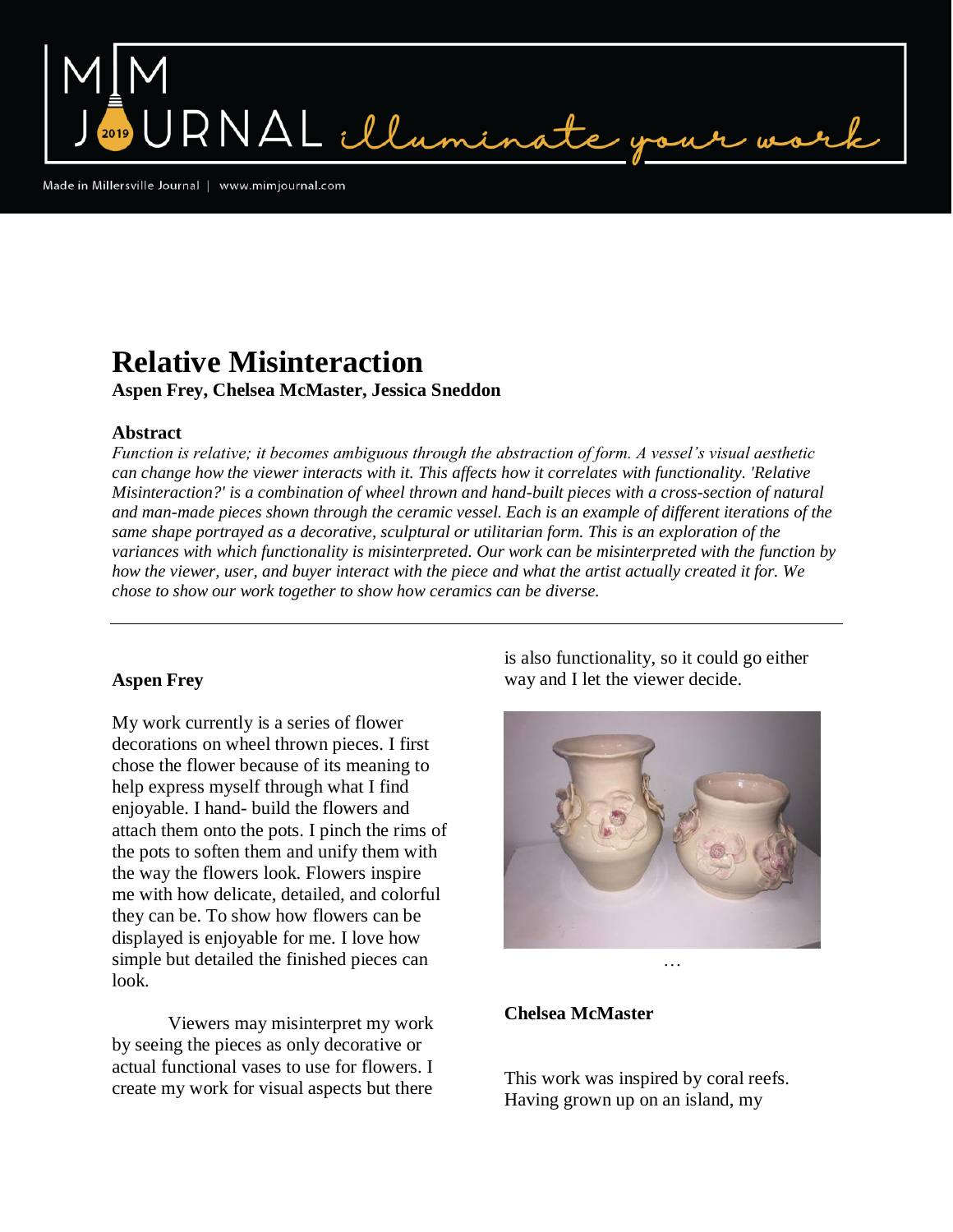relationship with the ocean was rocky at best; however, throughout my life I have come to respect it. My encounters with coral consisted of me finding and collecting the dead pieces that would wash up on the shoreline. Although I'd never seen them up close, I have always been intrigued by them. This body of work came from me wanting to capture some of its free-flowing and uninhibited forms while portraying them with a change of context. My intention was to create visually representative sculptures that border on the lines of the traditional sense of functionality. These pieces were thrown and manipulated off the wheel. Clay and slip were then added to create texture and complete each one.

With my work each piece has a hidden function that is intentionally over shadowed by the sculptural aspect. Whether it is subtle or obvious, the function is one which can only become apparent if the viewer could take a closer look and interact with the piece somehow. But that interaction may only come about in a more personal setting. Within the context of an exhibition or show it is not common for the work to be touched opening a missed opportunity.





…

#### **Jess Sneddon**

The work I have decided to present today is part of my exploration and experimentation with the effects and outcomes of marbling different colorants into clay. I have used a variety of methods for coloring the clay using a combination of stains and raw chemical colorants such as oxides and carbonates. The way that I achieve the marbling aspect is by coloring one body of clay and wedging, or softly pushing, the clay together. I do this by taking the slip of my clay, which is clay with a higher percentage of water, and mixing in the colorant. I mix in the colorant while the clay is in this state because the colorant is able to be evenly distributed to create a smoother color. I then allow the clay to dry out enough to where it has a moisture level appropriate to throw with on the wheel. I take small amounts of the colored clay and wedge it gently together into the regularly colored clay and proceed to throw with it on the ceramic wheel as I normally would. I finish the pieces by trimming them and putting on final touches off the ceramic wheel before firing to completion with a simple clear glaze.

My work demonstrates the idea of misinterpretation in a different way than one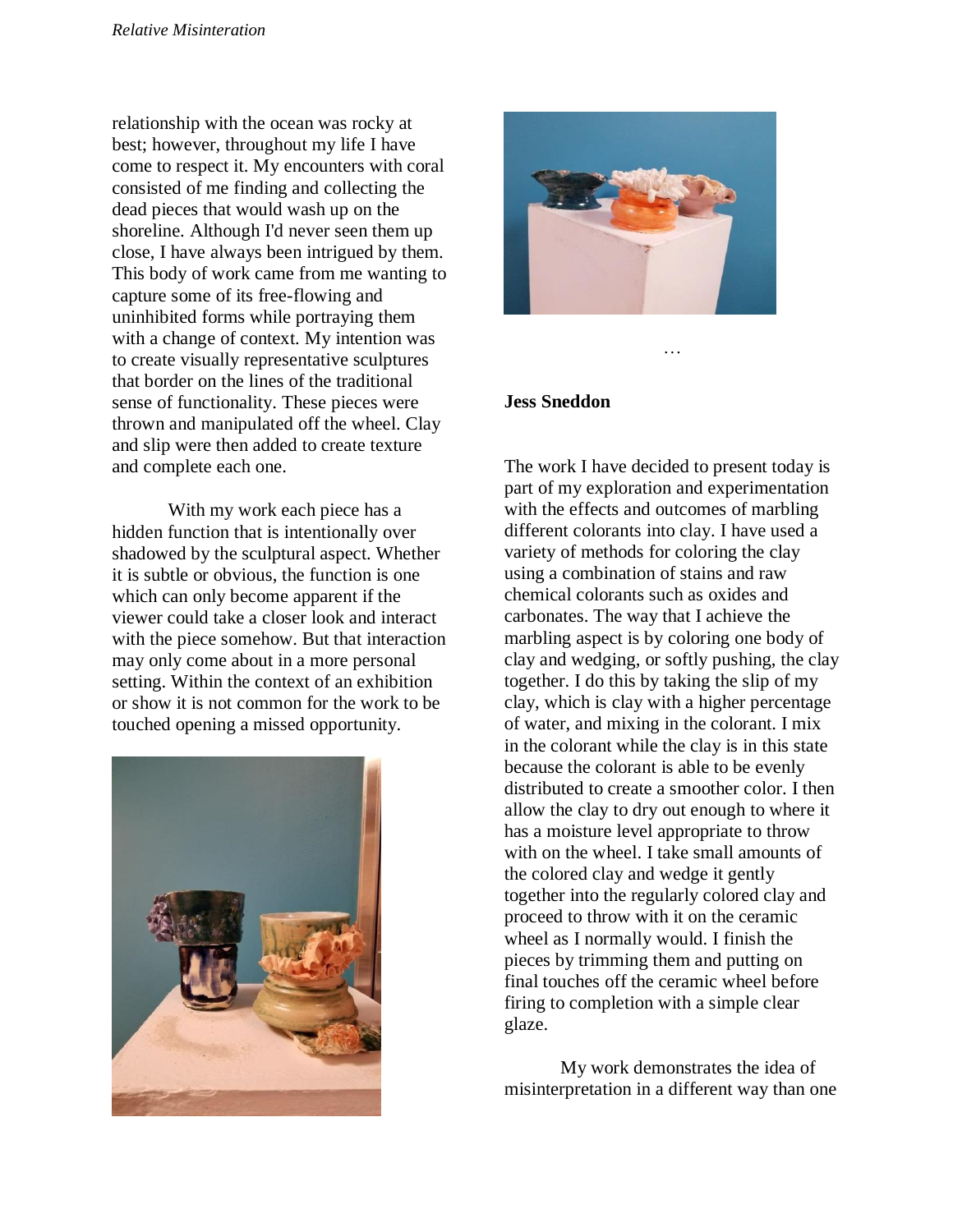would expect, which in itself represents misinterpretation of the idea of my work. What I mean by this is that my work within a studio and art community setting is often read as too commercial, or not original. This stigma misinterprets the idea of my work, which is about using the hands to create something entirely unique, while still appearing to be of high enough quality to appear to be made commercially, even though my methods and the products are not commercially made. All of our pieces have different qualities



to them, but together, they demonstrate that any of our pieces can be misinterpreted by viewers and buyers. The way we choose to build, decorate, and finish our pieces can influence and create a way for others to choose how to use them.